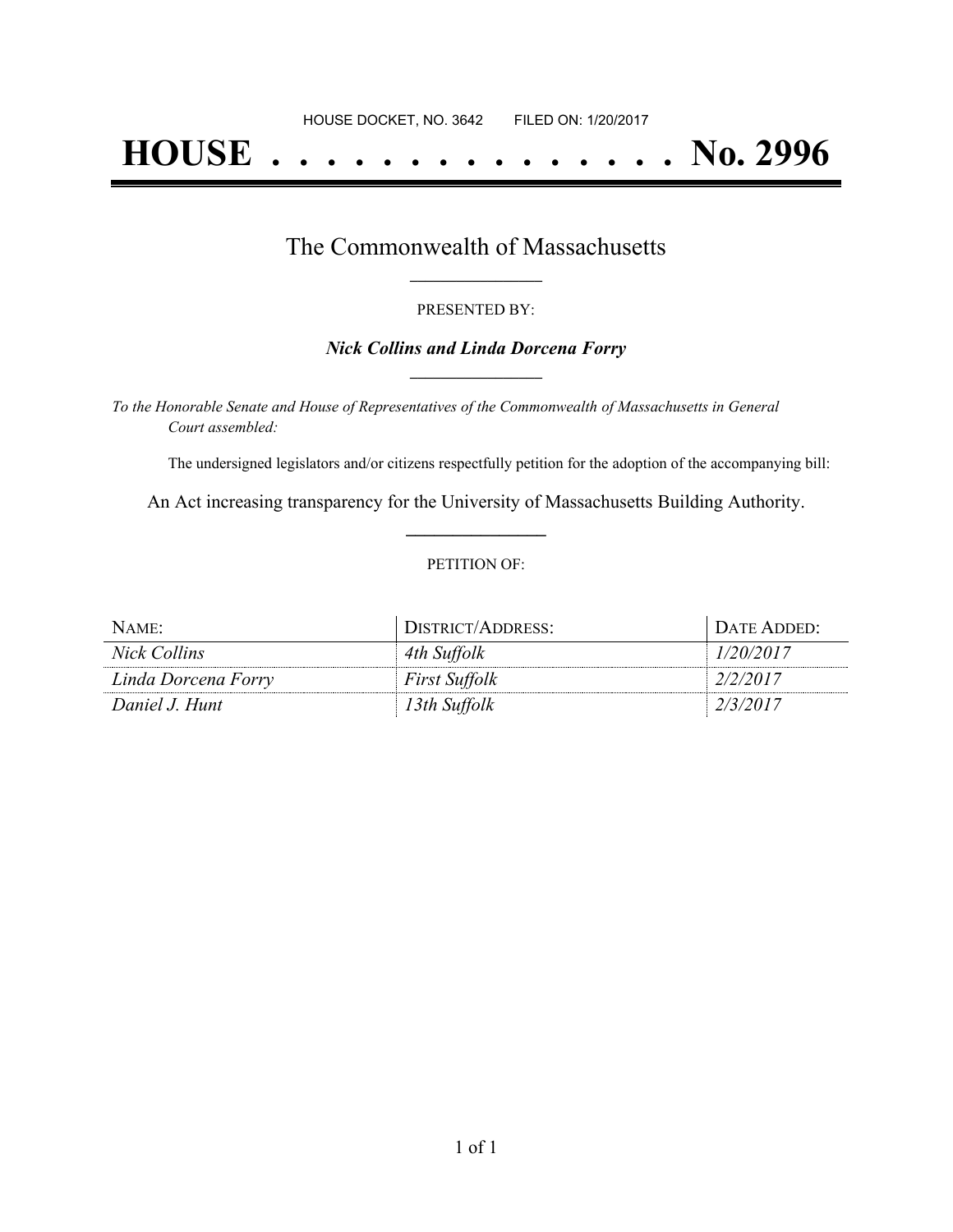#### HOUSE DOCKET, NO. 3642 FILED ON: 1/20/2017

## **HOUSE . . . . . . . . . . . . . . . No. 2996**

By Representative Collins of Boston and Senator Forry, a joint petition (accompanied by bill, House, No. 2996) of Nick Collins, Linda Dorcena Forry and Daniel J. Hunt relative to the lease agreements and partnerships entered into by the University of Massachusetts Building Authority. Higher Education.

## The Commonwealth of Massachusetts

**In the One Hundred and Ninetieth General Court (2017-2018) \_\_\_\_\_\_\_\_\_\_\_\_\_\_\_**

**\_\_\_\_\_\_\_\_\_\_\_\_\_\_\_**

An Act increasing transparency for the University of Massachusetts Building Authority.

*Whereas,* The deferred operation of this act would tend to defeat its purpose, which is to ensure transparency for the taxpayers of the Commonwealth, therefore it is hereby declared to be an emergency law, necessary for the immediate preservation of the public convenience.

Be it enacted by the Senate and House of Representatives in General Court assembled, and by the authority *of the same, as follows:*

| SECTION 1. Section 5 of chapter 773 of the acts of 1960, as amended by section 110 of            |
|--------------------------------------------------------------------------------------------------|
| chapter 653 of the acts of 1989, is hereby further amended by striking out subsection (d) in its |
| entirety.                                                                                        |

 SECTION 2. Section 7 of said chapter 773, as amended by section 11 of chapter 684 of the acts of 1963, is hereby further amended by adding the following sentence: "provided further that this section shall not apply to any lease agreement and/or public-private partnership entered into by the Authority".